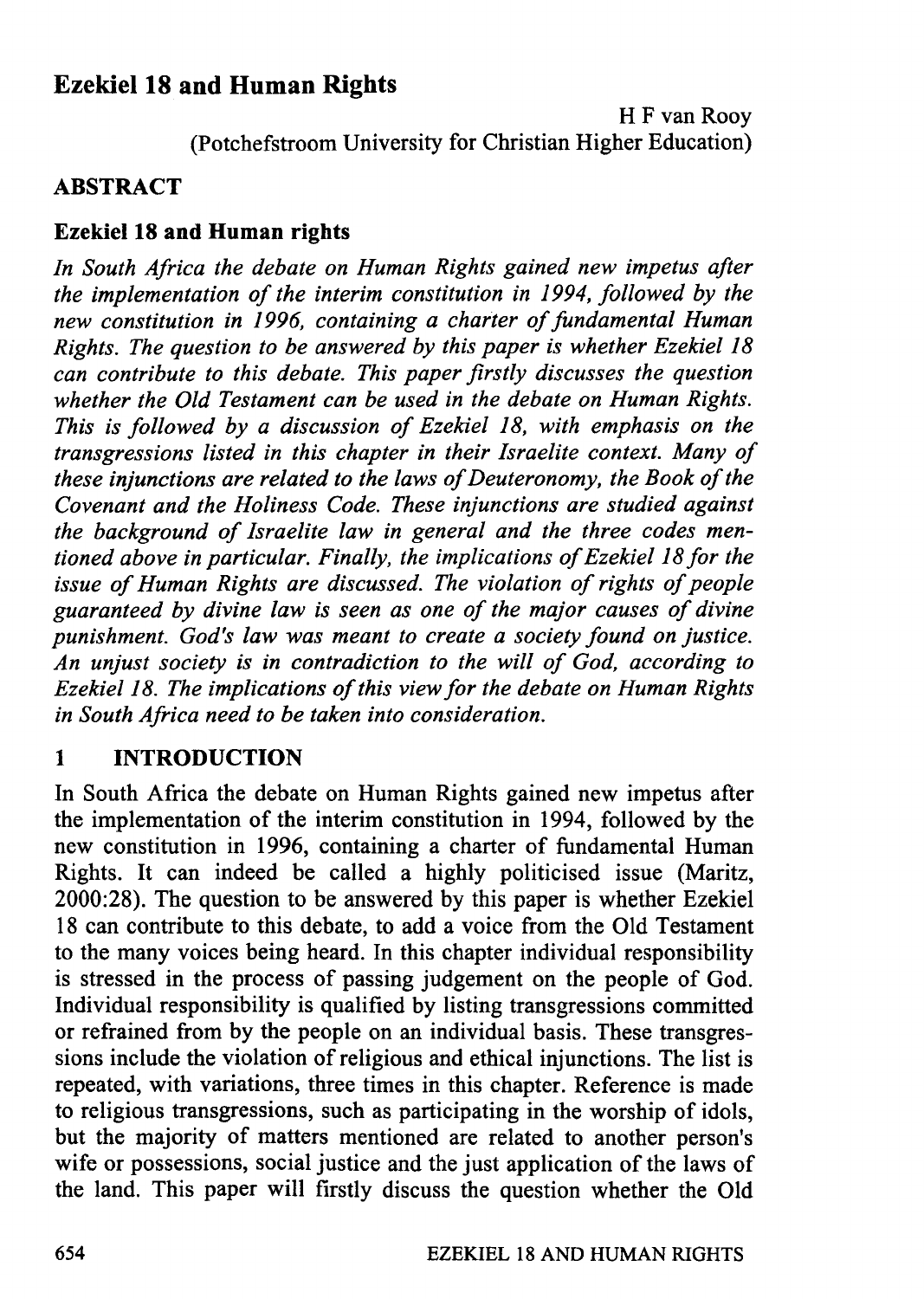Testament can be used in the debate on Human Rights. This will be followed by a discussion of Ezekiel 18, with emphasis on the transgressions listed in this chapter in their Israelite context. Many of these injunctions are related to laws of Deuteronomy, the Book of the Covenant and the Holiness Code. These injunctions are studied against the background of Israelite law in general and the three codes mentioned above in particular. Finally, the implications of Ezekiel 18 for the issue of Human Rights will be discussed.

### 2 THE OLD TESTAMENT AND HUMAN RIGHTS

Human Rights can be defined in different ways. It is frequently associated with the rights of people over against the state and society and the protection of these rights (Vorster, 1999:56). This can be regarded as a definition in a political sense, whereas in the Bible one would expect a more theological approach to Human Rights, with emphasis on the value of humanity.

The first question to be answered is whether the Old Testament can indeed be used to shed light on the subject of Human Rights. This is partly related to the question whether the study of the Old Testament, especially Old Testament Theology or Old Testament Ethics, must be regarded as a descriptive discipline only, or whether it can also be regarded as prescriptive (cf Hasel, 1991 :28-38). There are many different views on this issue. It is impossible to go into a detailed discussion of this problem. One can look at the problem in a more restricted sense by asking whether the Old Testament, or indeed, the Bible as a whole, can be of any use in the discussion of modem ethical and related problems. Even here a wide variety of views exist, as can be seen in the extensive work of Bilkes (1997). In an important article published in 1965, Long states that there is considerable agreement among Christians about the authority of Scripture for Christian ethics, but little agreement on the way in which it is authoritative (Long, 1965: 149). He distinguishes three ways in which the Bible is used, as a law book (Long, 1965:148-154), as a source for principles or ideals (Long, 1965: 154-148) or in relation to the concept of response in contextual or situational ethics (Long, 1965:158-162). Gustafson (1970) distinguishes four ways in which Scripture is used. The first two agrees with Long's first two. His third is the use of analogy (Gustafson, 1970:442). His fourth way is related to the variety that is encountered in Scripture, including a variety of moral laws, principles and norms. Moral judgement is then related to reflexive discourse on this variety (Gustafson, 1970:444). He regards the Bible as one among more bases for moral judgements (Gustafson, 1970:450). He rejects the idea of an authority based on verbal inspiration and, on the other hand, the idea that the Bible has no relevance (Gustafson, 1970:454). Scripture is, however, no final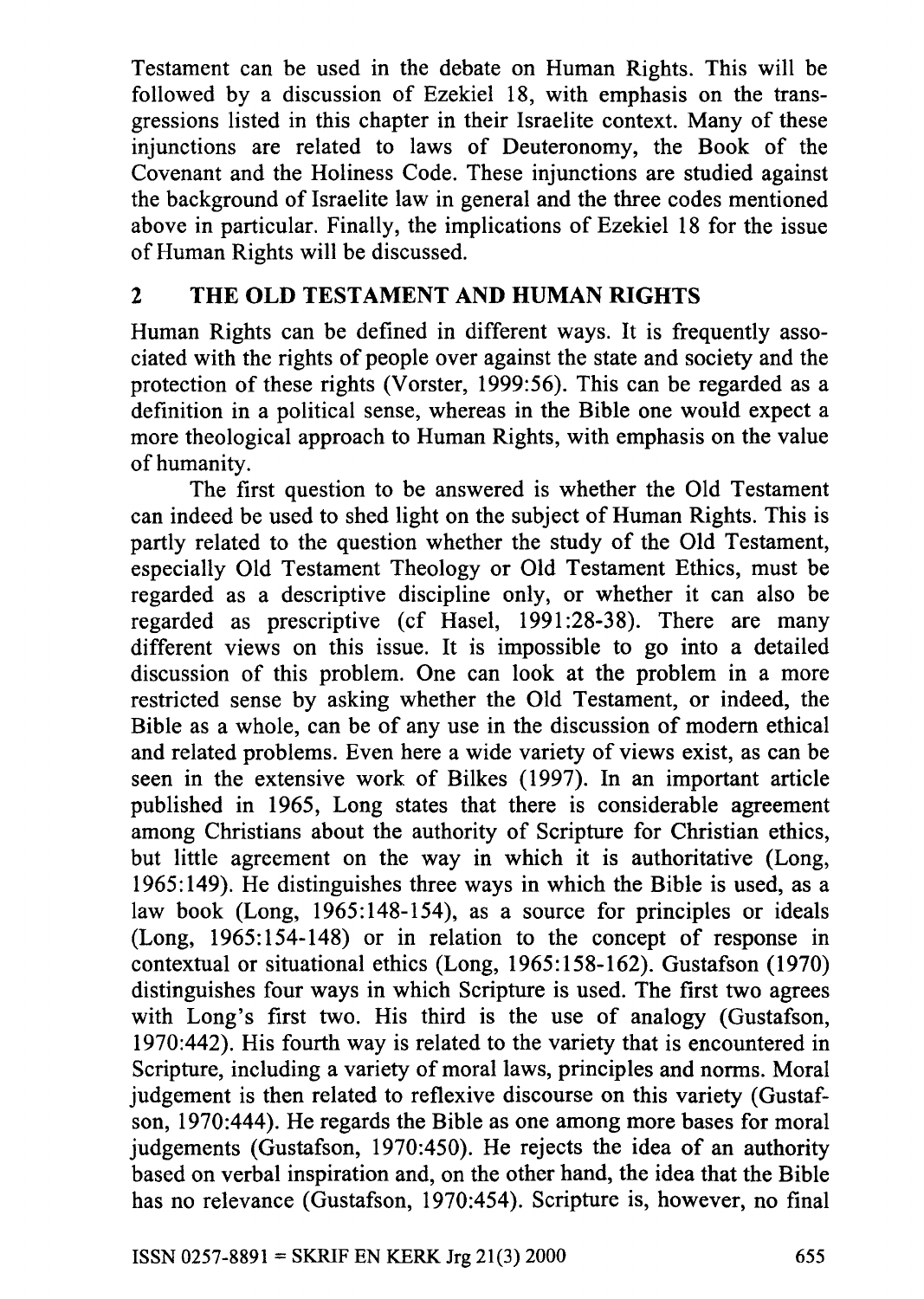court of appeal on ethical matters (Gustafson, 1970:455). Still, for a Christian ethicist the acceptance of the authority of the Bible is the factor that makes him a Christian ethicist, even though there may be a dispute on what Scripture authorises and justifies (Childress, 1980:376). Botha (1999) also agrees that the Bible can be used in discussions on Human Rights, but states that this message can be ambiguous. He is of the opinion that the existence of bills of Human Rights may be regarded to a significant extent as part of the legacy of the Christian church (Botha, 1999:1101). The Bible must be regarded as the foundational document of the church, and as such forms one of the bases for ethical discussions (cf Botha, 1999:1103).

Dawkins (1997) gives a very negative answer to the question regarding the Bible's relevance in ethical discussions. In 1996 the Pope addressed the members of the Pontifical Academy of Sciences. This speech of the Pope was published (John Paul II, 1997), together with four commentaries on that speech, of which Dawkin's was one. In his message the Pope stressed that there should not be contradictions between science and revelation, as truth can not contradict truth (John Paul II, 1997:381). He also emphasised the used of "a rigorous hermeneutic for the correct interpretation of the inspired word" (John Paul II, 1997:382). In reaction to the message of the Pope, Dawkins raises the question whether religion in general "has some special expertise to offer us on moral questions" (Dawkins, 1997:397). He says that science can not answer questions of right and wrong. Even secular moral philosophy can not give the answer. He is, however, adamant that religion can not supply some solid bedrock in this regard. He says that no person uses scripture as ultimate authority, but at the most picks and chooses the nice bits and ignores the rest. He is also very negative about the "God of the Old Testament" (Dawkins, 1997:397-398). His alternative is some kind of liberal consensus. This consensus is not something absolutely fixed but rather changes over time (Dawkins, 1997:398).

There are also Christians who value the Bible, but who are very careful about the misuse of the Bible in the debate on Human Rights. A special danger in this regard is the use of the Bible to validate the idea of Human Rights post-constructively (Maritz, 2000:29). In this way the Bible could be used to bolster an already existing argument. Maritz (2000:37) warns against the use of the Bible to substantiate Human Rights on Scriptural grounds.

On the other hand, there are Christian ethicists who value the contribution of the Bible to ethical issues, in particular the contribution of the Bible with regard to the issue of Human Rights. Westmoreland-White (1997:67, 83) states very clearly that a Christian approach to Human Rights must be related to the central themes of biblical faith.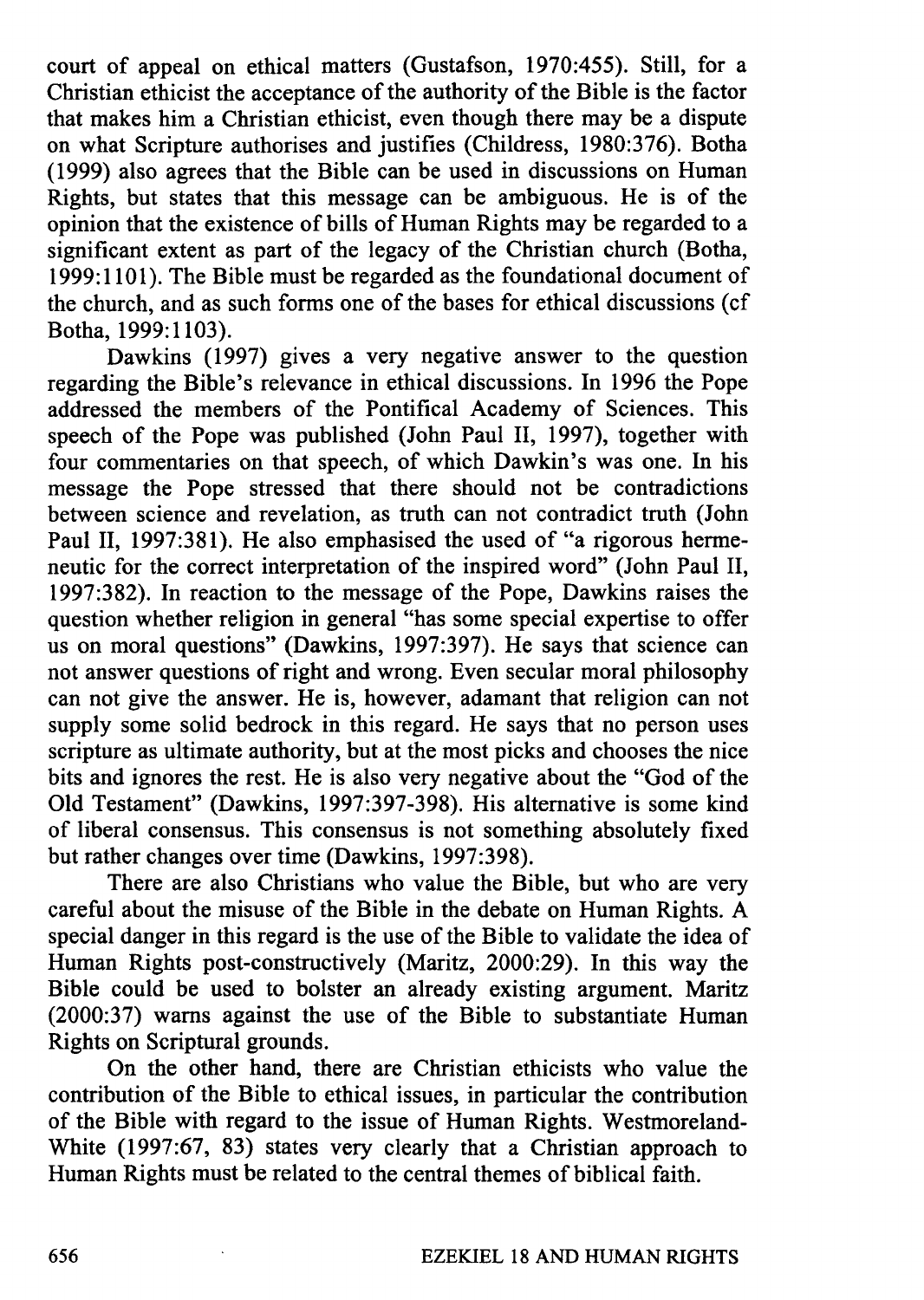With regard to Human Rights, Westermann, Otto and Braulik follow a more positive approach to the possibility of a contribution from the Old Testament. Westermann approaches the relation between the Old Testament and Human Rights in a very cautious manner. He makes it quite clear that Human Rights is a modern concern and that questions related to Human Rights can not be put directly to the Bible (Westermann, 1984:138). One can, however, ask whether that what the Bible says about God has any bearing on Human Rights. The question about Human Rights can thus be put indirectly to the Old Testament. He emphasises the importance of the pre-history in Genesis 1-11 in this regard (Westermann, 1984:139-142), pointing to humankind as created in the image of God. With regard to the legal material of the Old Testament, he states that the Old Testament does not know the notion that people have rights that belong to them, that they could lay claim to (Westermann, 1984:143). The possible relation between the laws of the Old Testament and Human Rights must again be indirect. There are tendencies in the legal material, which point in the direction of Human Rights. Of special importance are those indications that are related to the value of humankind (Westermann, 1984:145). With regard to the prophetic books, he emphasises those sections where the prophets interceded on behalf of the disadvantaged in society (Westermann, 1984:146).

Otto (1999:1) regards the Hebrew Bible as one of the most important sources of Human Rights. He sees two interrelated sources for the idea of Human Rights in the Old Testament, *viz,* the political theology as in Deuteronomy and the anthropology of creation theology (Otto, 1999:13). Otto refers to the two "tables" of Human Rights passed by the General Assembly of the United Nations in 1996 (1999:2). The first contains the classical civil rights related to political participation and personal freedom. These are related to protection of the individual against the state. The second "table" deals with economic, social and cultural rights. Otto is of the opinion that Deuteronomy had an important impact on this second field of Human Rights (1999:13). The ethical provisions of Deuteronomy could not be enforced by a court of law, but were dependent on the ethical responsibility of the people of Judah (Otto, 1999:14).

Botha (1999:1104) distinguishes between Human Rights as the legal protection of an individual against the state and the notions of human dignity and a just society. The idea of legal protection is a modem notion that can not be found in the biblical literature, while ideas on human dignity and a just society are present in almost all religions, from ancient times onwards. Human Rights in the first sense can not be found in the Bible, but the Bible can indeed shed important light on the second aspect.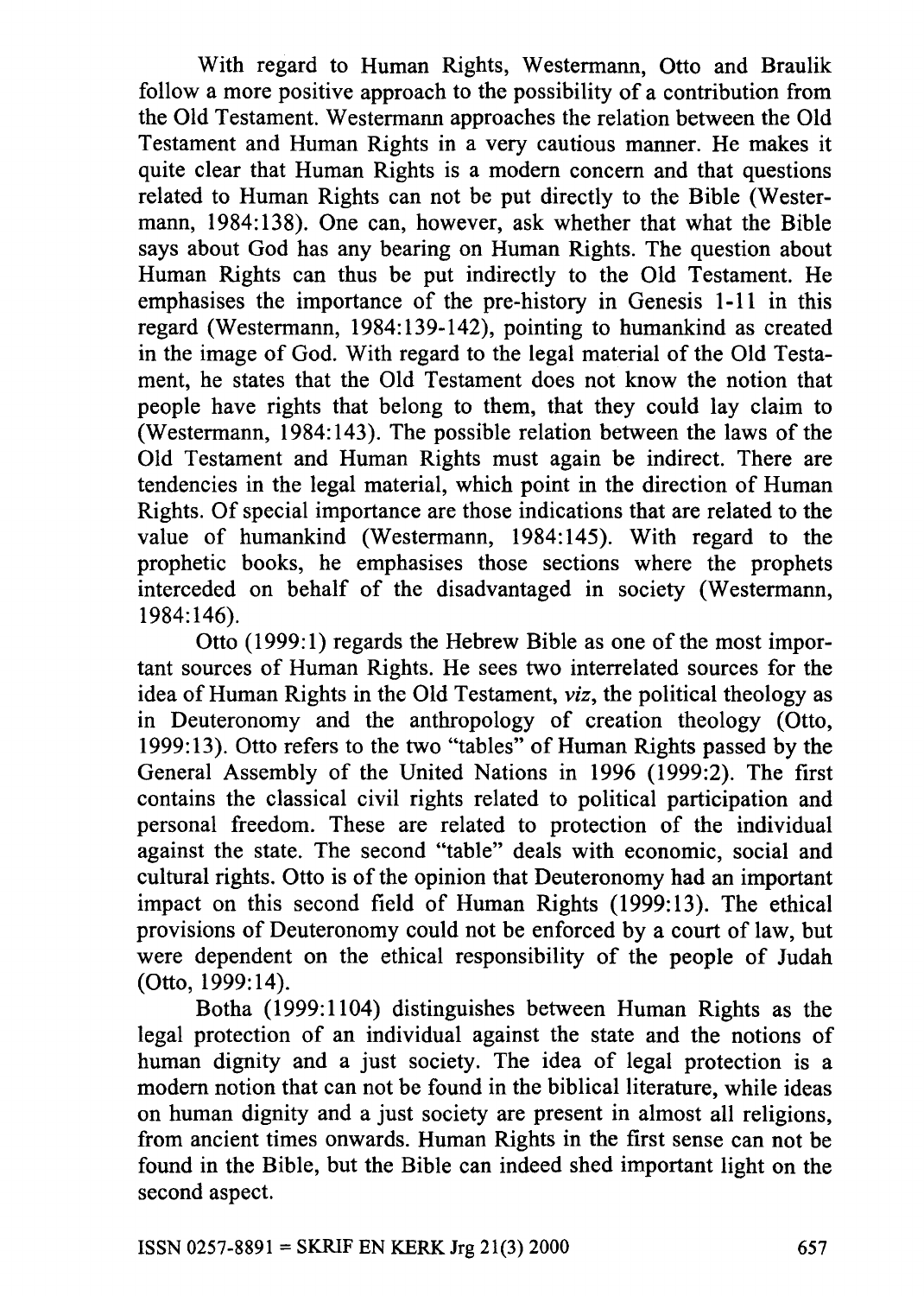Braulik (1998) does not discuss the question of the use of the Old Testament in the debate on Human Rights, but compares some of the provisions in the Universal Declaration on Human Rights to legal material from Deuteronomy. He thinks it possible that Deuteronomy may have influenced the formulation of certain provisions in charters of Human Rights. In his article he looks especially at the concepts of liberty, equality and fraternity as they appear in Deuteronomy (Braulik, 1998:209-210). He has no problem of talking about Human Rights in Deuteronomy (cf Braulik, 1998:211). Human Rights in Deuteronomy can, however, not be divorced from faith in God. He says, for example, that freedom is not seen in Deuteronomy as something that belongs to humanity in its entirety, but that it is based on a free act of God in history (Braulik, 1998:211). This freedom is not granted to an individual, but is granted only in the context of a new society founded by God (Braulik, 1998:212). The laws in Deuteronomy have a bias in favour of the weak and poor people in society (Braulik, 1998:217). An example of this is the right of a slave to escape from an inhumane master (Braulik, 1998:219). Equality before the law is another basic concept in Deuteronomy (Braulik, 1998:221). Human Rights in Deuteronomy can, however, not be isolated from the believing society. In this sense it is different from the modem ideas of Human Rights related to the autonomous human nature (Braulik, 1998:226).

Botha is convinced that the Bible can be used in a positive way to promote Human Rights and a just society (1999:1118). The attempt to link Ezekiel 18 and Human Rights in this paper is related to Botha's proposal to have an interaction between reflection on specific Human Rights and the reading of specific biblical passages (1999:1121). The context of the original must, however, be kept in mind. All the laws of the Old Testament must, for example, be read as duties laid upon humankind within the context of the covenant, which binds people to God and their neighbours (cf Ahem, 1984:301-302). In this way the Bible is not used to substantiate Human Rights, but rather to address issues that may also be relevant for the debate on Human Rights.

### 3 EZEKIEL 18 AND TRANSGRESSION OF THE LAW

It is impossible to give a detailed analysis of Ezekiel 18 in this paper. The emphasis will be on the transgressions referred to and their relation to Israelite law. This chapter must not be regarded as a radical innovation, but it is rather a logical development of what can be regarded as a central thesis of Old Testament faith (cf Wright, 1983:201). The genre can be regarded as a prophetic version of a priestly ruling (Allen, 1994:267). The chapter is generally regarded as an extended disputation speech (e g Block, 1997:554 and Zimmerli, 1979:374). Some disagreement exists about the structure of the chapter. The most common view is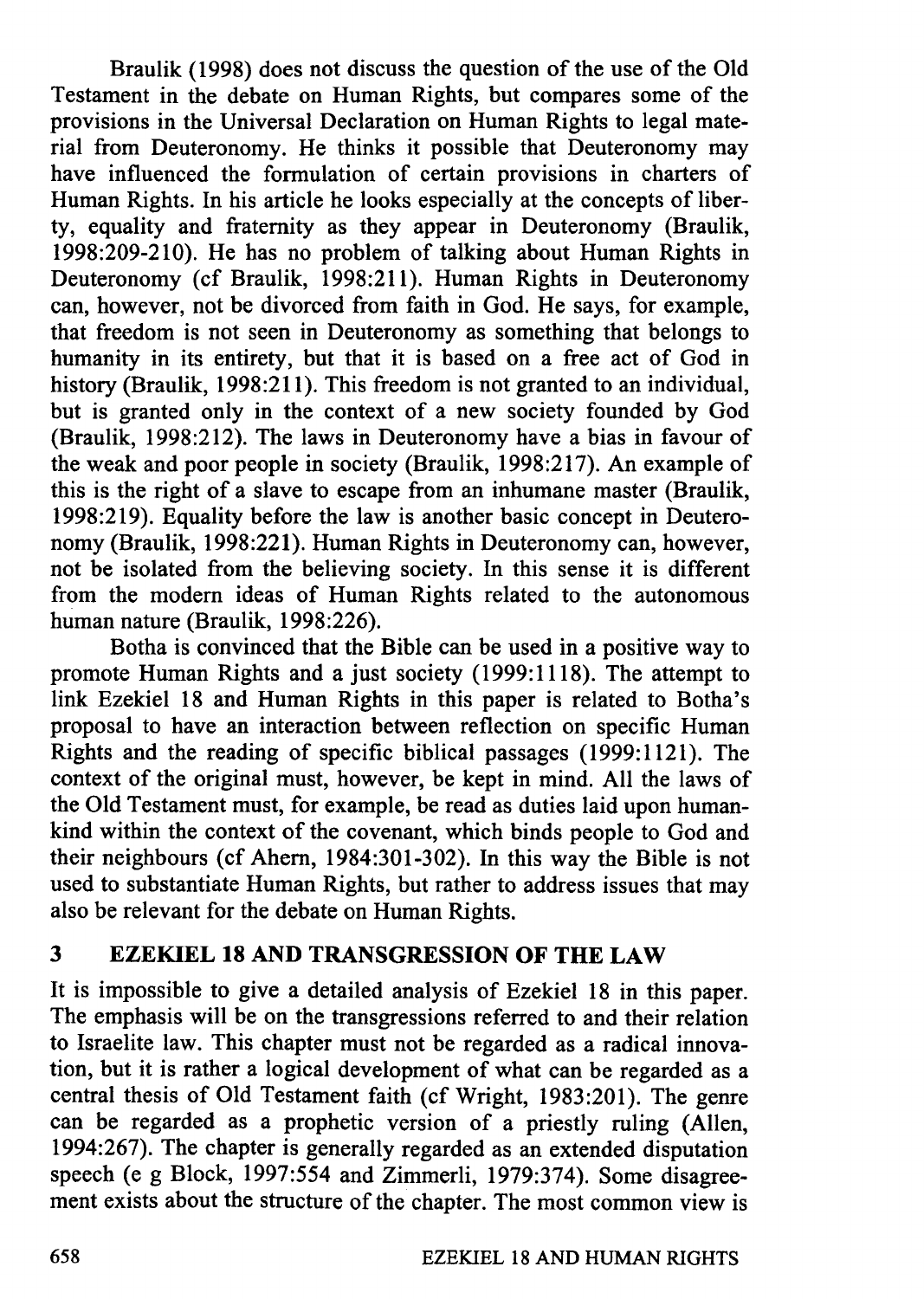the one expressed by Cooper (1994:187-188). He divides the chapter in two sections, 1-20 and 21-32. The first section states that individuals are not responsible for the sins of their fathers. It can be divided in two subsections, *viz,* 1-4 stating the thesis, with three practical examples in 5-20. Verse 20 is a summary of the first division and a preview of the second. The second section, 21-32, states that individuals are also not bound by their own former sin, but could change the situation through repentance and faith. The thesis is again stated first (in verses 21-24). This is followed by a reaction to a charge of divine injustice in verses 25-29. The chapter is concluded with a call to repentance in verses 30-32. Similar divisions can be found in Cooke (1970:194) and, more detailed, Aalders (1955:295-305) and Allen (1994:270).

Block (1997) proposes a different structure. He disagrees with the general opinion and thinks that three important quotations of popular opinion in the chapter are the primary indicators of structure. These quotations appear in verses 2, 19 and 25 (Block, 1997:554). The quotation in verse 2 is the well-known one on the sour grapes. In verse 19 a question of the people is quoted: Why does a son not carry the guilt of his father? In verse 25 the people are quoted as reproaching the Lord: The way of the Lord is not correct. Block says that these three sayings introduce different lengthy prophetic speeches. He is, however, not very consistent in his division of the chapter, which can be summarises as follows according to the headings he supplies in his commentary (Block, 1997:55-589):

*a Closing the Door on Cosmic Fatalism (18:1-18)* 

*(1)Preamble and Thesis: The Illusion (18:1-2)* 

*(2) The Counterthesis: The Reality* (18: 3-18)

(a) The Principle of Divine Justice (18:3-4)

(b)Three Case Studies in Divine Justice (18:5-18)

(i) The Case of the Righteous Person (18:5-9)

(ii)The Case of the Wicked Son (18:10-13)

(iii) The Case of the Righteous Son (18:14-18)

*(3) The rejoinder and Reply* (18: *19-20)* 

(a) The Question of Divine Justice (18:19a)

(b)The Answer (18: 19b-20)

*b Opening the Door on Divine Mercy (18:21-32)* 

(1) *The Two ways (18:21-24)* 

*(2) The Call to Repentance (1825-32)* 

(a) The Rejoinder and Reply (18:25-29)

(b)Epilogue (18:30-32)

In this division he also follows the division in two sections (1-20; 21- 32). He does also not deal with the repetition of the third saying in verse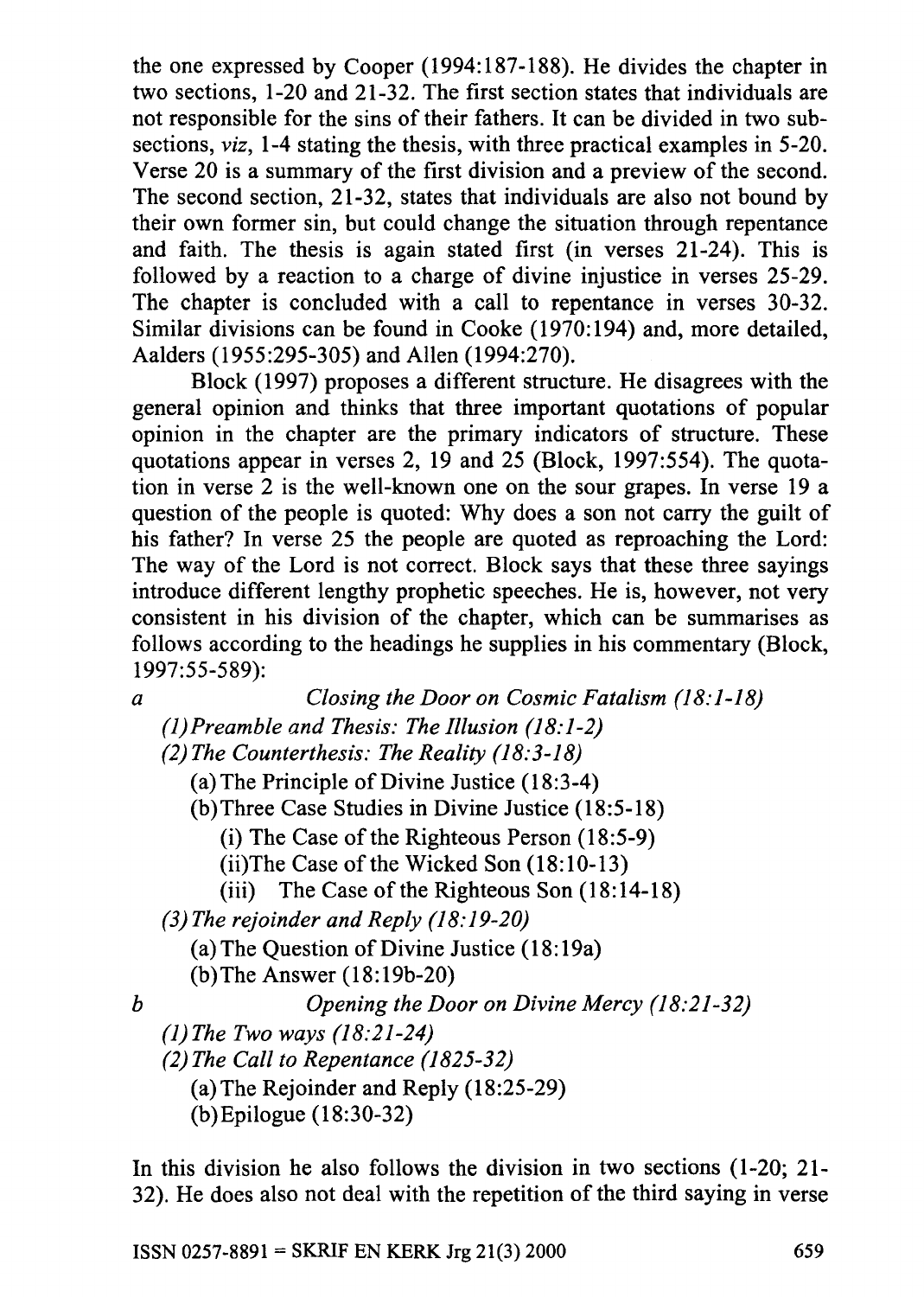29. As a result of this inconsistency, Block's proposal can not be regarded as an improvement on the general consensus.

Zimmerli (1979:374) sees the whole of the chapter as a response to the popular saying at the beginning. Zimmerli links the section about the sequence of righteous  $-$  unrighteous  $-$  righteous to case law (Zimmerli, 1979:375). The whole sequence wants to emphasise the link between righteousness and life (Zimmerli, 1979:379). As a disputation, this chapter presents the normal elements of that genre, *viz,* thesis, counterthesis and dispute. The thesis is the saying of verse 2, the counterthesis is the affirmation that the person who sins, will die and that the righteous will live. The dispute is the denial of the thesis, as in verses 3-4a, 10-13 and 14-17 (cf Allen, 994:268). The three lists of transgressions are used to motivate the counterthesis in the dispute. The aim of the whole dispute can be linked to the final call to repentance at the end of the chapter (Allen, 1994:268).

The first list of transgressions (vss 5-9) is the longest of the three. The list is phrased in a casuistic way, just as many of the complex laws in Leviticus. The whole complex of verses 5-9 must be read as one long, complex casuistic construction. It commences with a general case in verse 5. This is then expanded on in detail in verses 6-8. The protasis is summarised at the beginning of verse 9, again in general terms, with the apodosis at the end of verse 9. With regard to the detail of what righteousness entails, thirteen statements can be distinguished:

- He does not eat on the mountains; (1)
- He does not lift his eyes up to the idols of the house of Israel; (2)
- He does not defile the wife of his neighbour; (3)
- He does not make a sexual advance on a menstruating woman; (4)
- He does not oppress anyone;  $(5)$
- He returns the pledge he took as surety; (6)
- He does not commit robbery; (7)
- He gives his bread to the hungry;  $(8)$
- He covers the naked with clothes;  $(9)$
- He does not lend with interest; (10)
- He does not make a profit;  $(11)$
- He keeps his hand back from injustice; (12)
- He gives a fair judgement between people. (13)

For the purpose of this paper the other two lists will not be studied in detail. They omit some of the items, change the order in some cases, but do not add anything substantial to the list. For a summary of the three lists in tabular form, compare Block (1997:566).

Many authors see a link between the lists of Ezekiel 18 and a priestly style. Joyce (1989:41) makes special reference to Leviticus 19:11 and following. Block (1997:564-565) links the priestly style to the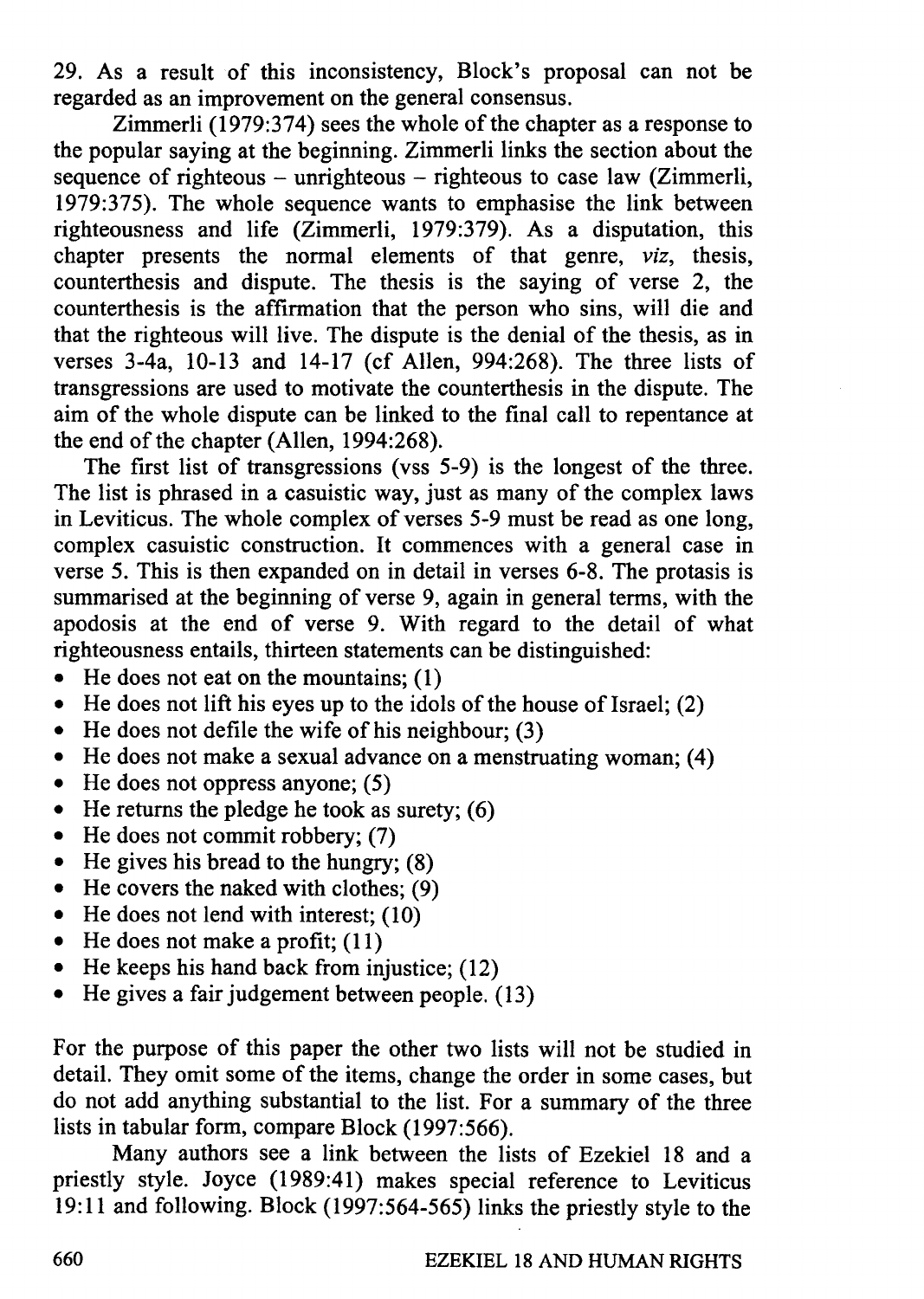casuistic style used for the first list, the catalogue of crimes as for example in Leviticus 19, the form of the verdict in verse 9 and the form of the sentences in verses 9, 13 and 18. Block also postulates a link between Ezekiel's list and a royal code of honour. Zimmerli (1979:375- 376) wants to link the section to certain temple rites at the cult, specifically to a priestly declaration in a gate liturgy with regard to a pilgrim. The specific setting is not that important for the present discussion, but the connection to priestly material is evident.

With regard to the thirteen transgressions listed in verses 6-8, six groups of injunctions (five pairs and a triplet) are normally distinguished. For example, Zimmerli (1979:379-380) relates the first pair (1 and  $2<sup>1</sup>$ ) to right worship, the second pair (3 and 4) to ritual regulations, pairs 3-5 (5-11) to ordinances of social life and legal activity and the last pair (12 and 13) to the sphere of law. Allen (1994:274) divides the 13 statements into five categories. 1 and 2 are of a cultic nature and could be related to the first commandment. 3 and 4 are about sexual acts that would cause cultic impurity. Allen regards 5 as a general statement, with 6 and 7 examples of that general statement. 6 is related to the restoration of a collateral pledge after the payment of debt and 7 deals with the seizure of the property of the poor by the rich. 8 and 9 are positive and relate to kindness that must be shown to the disadvantaged. 10 and 11 have the same intent. The last two (12 and 13) are also generalising. Injustice and fair judgement are related not only to a court of law, but have a wider meaning as a summary of the inhumanity listed in verses 6- 8.

Cooper (1994:190) distinguishes five principles in the example of the righteous person who does what is right: to do what is just and right (v 5), to worship Yahweh alone (6a), to maintain moral fidelity and moral purity (6b), to be a good neighbour (7-8) and to respect and observe divine and human law (9).

Zimmerli (1979:380) finds many parallels between the list of Ezekiel and laws in the books of Deuteronomy and Leviticus, especially the Holiness Code. Cooke (1970: 198) sees more influence from the side of Deuteronomy. It is impossible to discuss all the correspondences between Ezekiel's list and the law-codes in detail. A few representative examples must suffice.

The first pair of injunctions (1 and 2) is related to religious matters. The reference to eating on the mountains is clearly linked to Canaanite rituals on the high places. Zimmerli (1979:380) regards the formulation as peculiar to Ezekiel. Exodus 34: 18 also uses the verb "to eat" in the same way as here. In the Holiness Code, Leviticus 19:26 can

 $<sup>1</sup>$  The numbers in brackets refer to the numbers given to the statements in the list</sup> above, for ease of reference.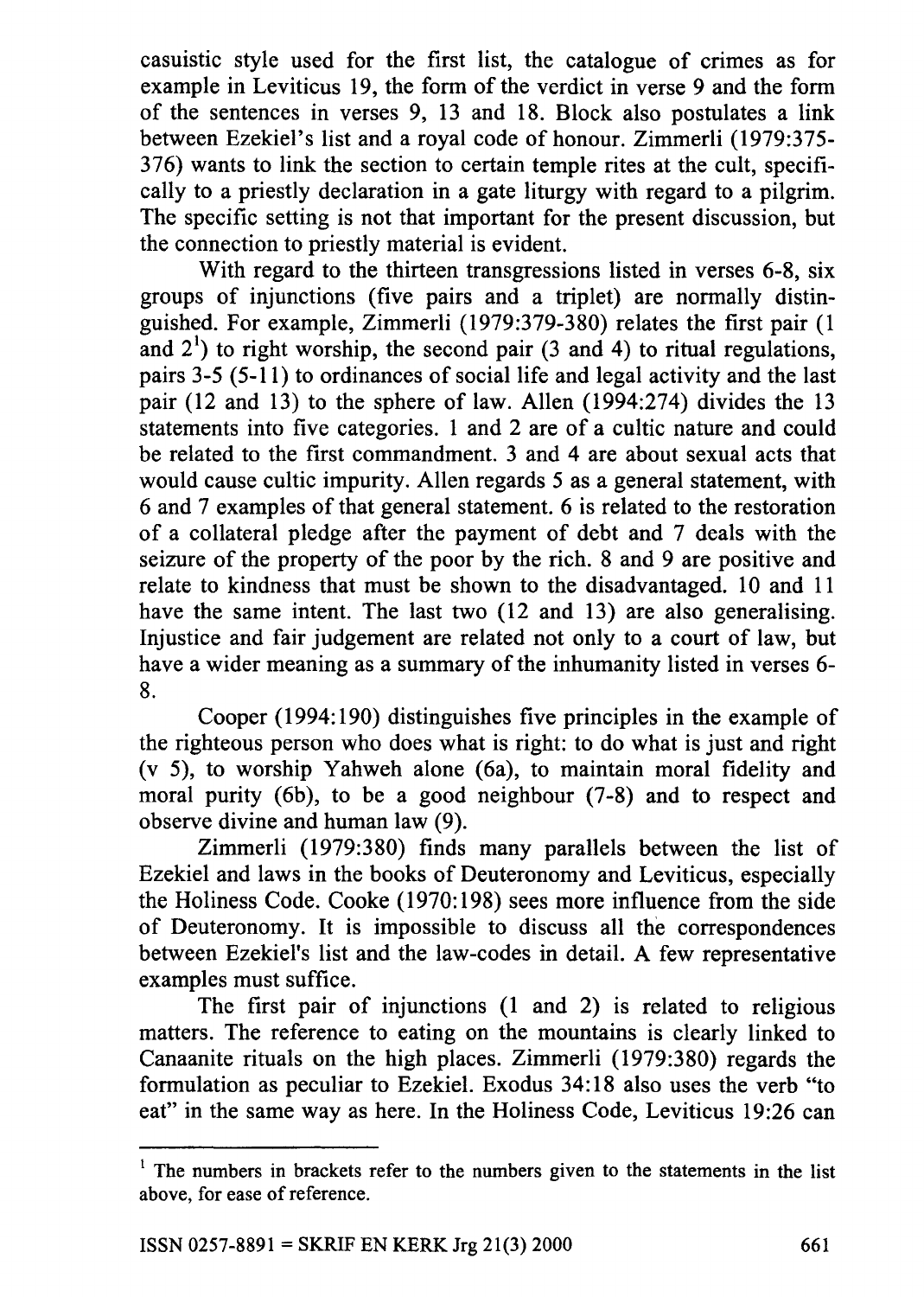be compared to this statement, as can also be seen from the emendation of Ezekiel proposed by BHS, wanting to change "on the mountains" to "with the blood". The word ההרים is used in Deuteronomy 12:2 to refer to the high places of the Canaanites. The second injunction is related to the general prohibition to make images of God (cf Exodus 20:23 in the Book of the Covenant and Leviticus 19:4 and 26:1 in the Holiness Code). The Israelites had to destroy the idols of the Canaanites, not copy them (Deuteronomy 7:25). The noun for "images" is used in Leviticus 26:30 with regard to the idols of the Israelites that will be destroyed by the Lord. This passage in Ezekiel could be an allusion to that statement.

The second pair (3 and 4) is related to ritual matters, with very close parallels in the Holiness Code in Leviticus 18:19 and 20, where the same two matters are also discussed together. These injunctions also serve to protect the wife of another man, as well as one's own wife, against actions that would be detrimental to the woman.

The third group (5-7) consists of an introduction and two specific examples. The general rule at the beginning is very closely related to Leviticus 25:17 in the Holiness Code, where it is linked to the Year of Jubilee. In Exodus 21 :20 the same idea is expressed, linked to the stranger. In Deuteronomy 23:17 (MT) it is used with reference to an escaped slave and in Deuteronomy 24:14 with regard to a hired labourer. The pledge and robbery referred to in the two concrete examples (6 and 7) are probably both related to something taken as pledge for a loan. Leviticus 5:21-26 is an example of legislation dealing with these matters. In the Book of the Covenant Exodus 22:25-26 (MT) also deals with a pledge. Compare also Deuteronomy 24:10-13 and 17. The noun occurs only in the sense of Ezekiel 18 in Leviticus 5:23 outside of Ezekiel. The verb related to this noun occurs in a similar context in the Holiness Code in Leviticus 19:13.

The positive statements 8 and 9 deal with providing for the poor. There are no laws giving instructions directly related to these two provisions, but there are many general laws dealing with taking care of those in need, like the provisions regarding leaving a part of the harvest behind for the poor (Lev 19:9-10, 23:22 and Dt  $24:19-22$ ) or helping those in need (Dt 14:29 and 15:7-11). Deuteronomy 10:18 is, however, very important for these two statements. That verse describes the Lord as the one who gives food and clothes to the needy.

The difference between ועך and חברית in verse 8 (10 and 11) is not so clear. De Vaux (1976:170) thinks it possible that the former might refer to a loan of money and the latter to a loan in kind. Exodus 22:24 (MT) states that interest may not be taken from a poor person. Deuteronomy 23 :20 prohibits taking interest from a member of the people of Israel but allows it for a stranger. A very close parallel to statements 10 and 11 appears in Leviticus 25:35-37. Verse 36 is the only place where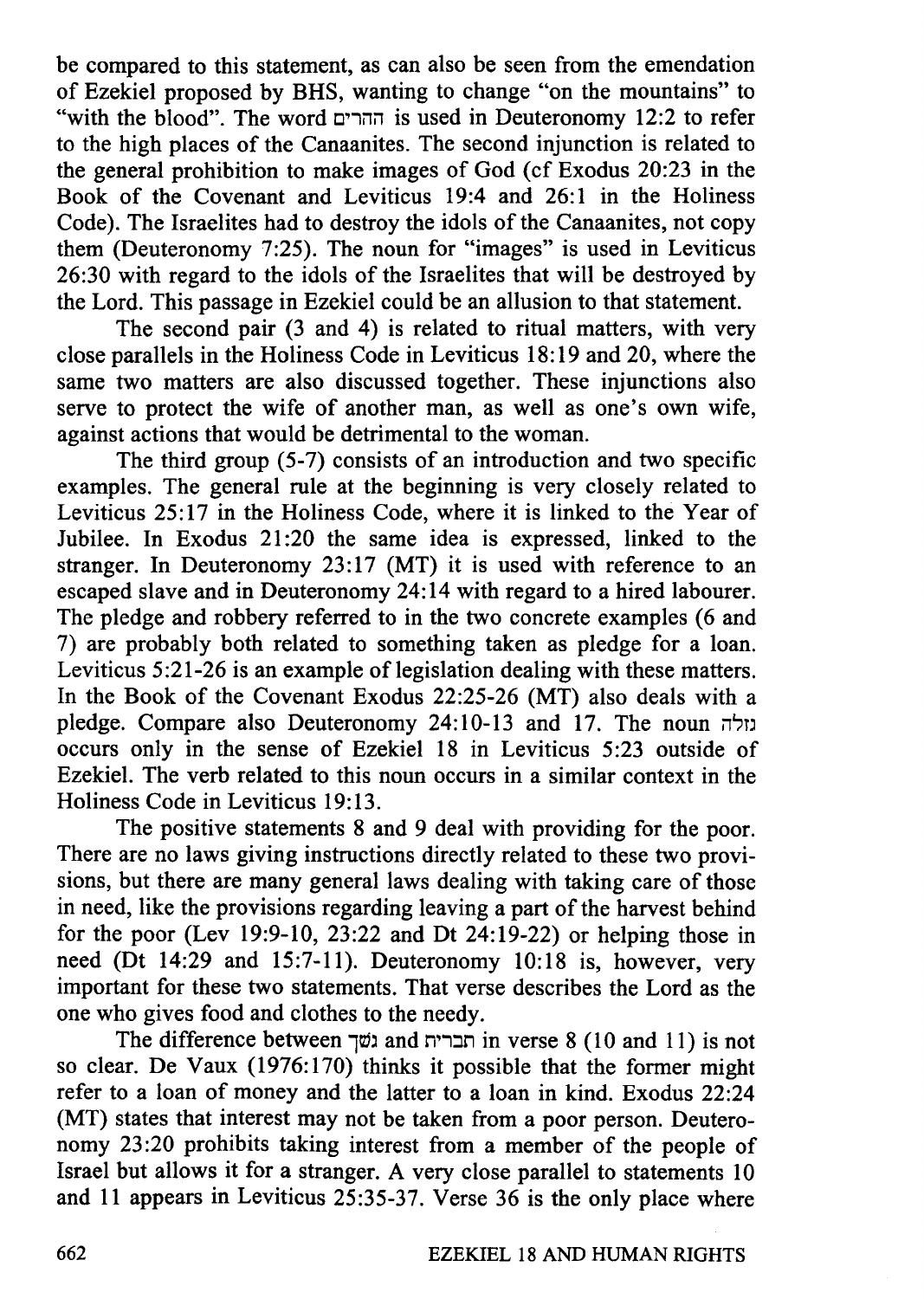n':lin occurs apart from Ezekiel 18, except if the word n':liO is emended to חרבית in verse 37. Verse 37 also refers to money and kind borrowed by a person, supporting De Vaux's idea of the distinction between the two words.

The last two statements are related to unlawful action in a court of law (Zimmerli, 1979:381). Very close parallels appear in Leviticus 19:15 and 35. Compare also Exodus 23:1-3 and Deuteronomy 16:18-20.

If one looks at all the parallels discussed above, it is clear that the statements of Ezekiel 18 can be related to laws in the three law-codes. In particular, there are a number of very close parallels in the Holiness Code, but the list of Ezekiel 18 cannot be linked to one code only. This list reflects a tradition, probably of priestly origin, of right and wrong conduct on the side of the people of God.

#### 4 EZEKIEL 18, INDIVIDUAL RESPONSIBILITY AND HUMAN RIGHTS

One must remember that Ezekiel 18 does not deal with Human Rights directly. It deals with divine retribution (Joyce, 1989:38). Ahem (1984:310) emphasises the role of the prophets in bringing to Israel's attention the idea of individual responsibility. They had to realise that each person is accountable for every aspect of his life, as can be deduced *inter alia* from Ezekiel 18. Ezekiel appeals to a familiar standard of right and wrong (Cooke, 1970:198). This standard was meant to determine the people's relation to God, but also their relation to one another. In this standard there is no clear division between what is directed at ones relation with God and ones relation to your neighbour. These two relationships are closely related in Old Testament religion. This is made very clear by the basic doctrine of the Holiness Code, *viz,* that the people must be holy because the Lord is holy (cf Lev 19:2). This means, however, that when one 'person transgresses against another, he is also transgressing against God. The rights of another person are also granted by God and will be protected by him. Ezekiel 18 emphasises that every person is responsible for his own actions. These actions include a person's conduct towards other people.

Some of the matters mentioned in the list in Ezekiel 18 belong exclusively to the religious sphere, like the first pair. The Lord requires that the people must be absolutely loyal to him. If this is not the case, their relationship to one another will be affected as well. The second pair is related to cultic purity, because the defilation of a neighbour's wife and sexual advances to a menstruating woman would result in impurity. On the other hand, by refraining from doing what this pair mentions, a person would prevent problems for another person, his own wife or the wife of his neighbour, as the case may be.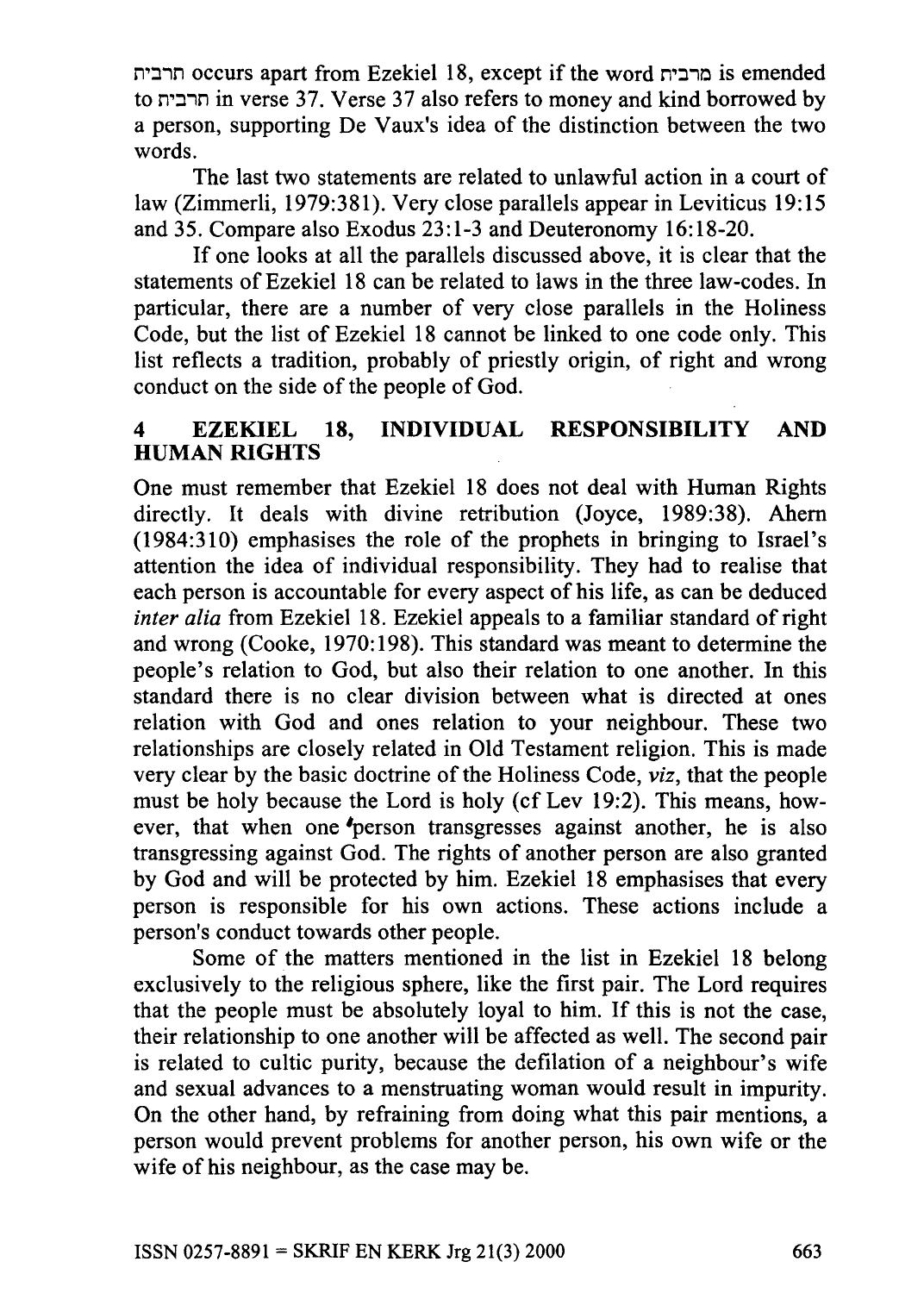The next seven matters mentioned in Ezekiel's list are all related to the rights of people, especially poor people. The general statement about oppressing people sets the tone not only for the two statements directly following it, but also for the whole series dealing with the protection of and care for the disadvantaged. One must remember that in the time of Ezekiel the people were in exile and they did not have their own free government to uphold their laws. They were part of the Babylonian Empire and thus subjected to Babylonian Law. The actions prescribed by the Israelite Law Codes did not have the sanction of their own courts anymore. They had to make a conscious decision to keep their own laws with regard to caring for the disadvantaged in their own community. Protection against the Babylonian state was not the concern of their law codes, but rather the regulation of the life of God's people, even when under foreign domination. In accordance with this, the injunctions mentioned by Ezekiel included positive statements about caring for the disadvantaged, in addition to the normal negatively formulated injunctions to refrain from certain actions. Helping the poor by lending them money and taking care of their needs for food and clothing would be the humane action required of God's people. In this way the image of God would be protected in people. The reference to just action must be read against the background of a court of law, but still it serves as a warning to the people as well. If they did not take care of the needs of the disadvantaged, they could not expect God to take care of them. They would suffer punishment from the hand of the Lord - divine retribution for their failure to protect the rights of other people - their responsibility. In this way the rights of the people of God received divine sanction.

# **5 CONCLUSIONS**

The violation of rights of people guaranteed by divine law is seen as one of the major causes of divine punishment. God's law was meant to create, in Israel, a society found on justice, with respect for the rights of other people. An unjust society is in contradiction to the will of God, according to Ezekiel 18. The implications of this view for the debate on Human Rights in South Africa need to be taken into consideration. A chapter on fundamental rights in a constitution will not have any meaning if a culture of respect for the rights of other people does not exist in the hearts and minds of the people.

#### **Consulted literature**

- Aalders, G Ch 1955. *Ezechiel I.* (Commentaar op het Oude Testament.). Kampen: Kok.
- Ahem, B M 1984. Biblical doctrine and the rights and duties of man. *Gregorianum,*  65 (3-2):327-336).
- Allen, L C 1994. *Ezekiel* 1-19 (Word Biblical Commentary 28). Dallas: Word Books.